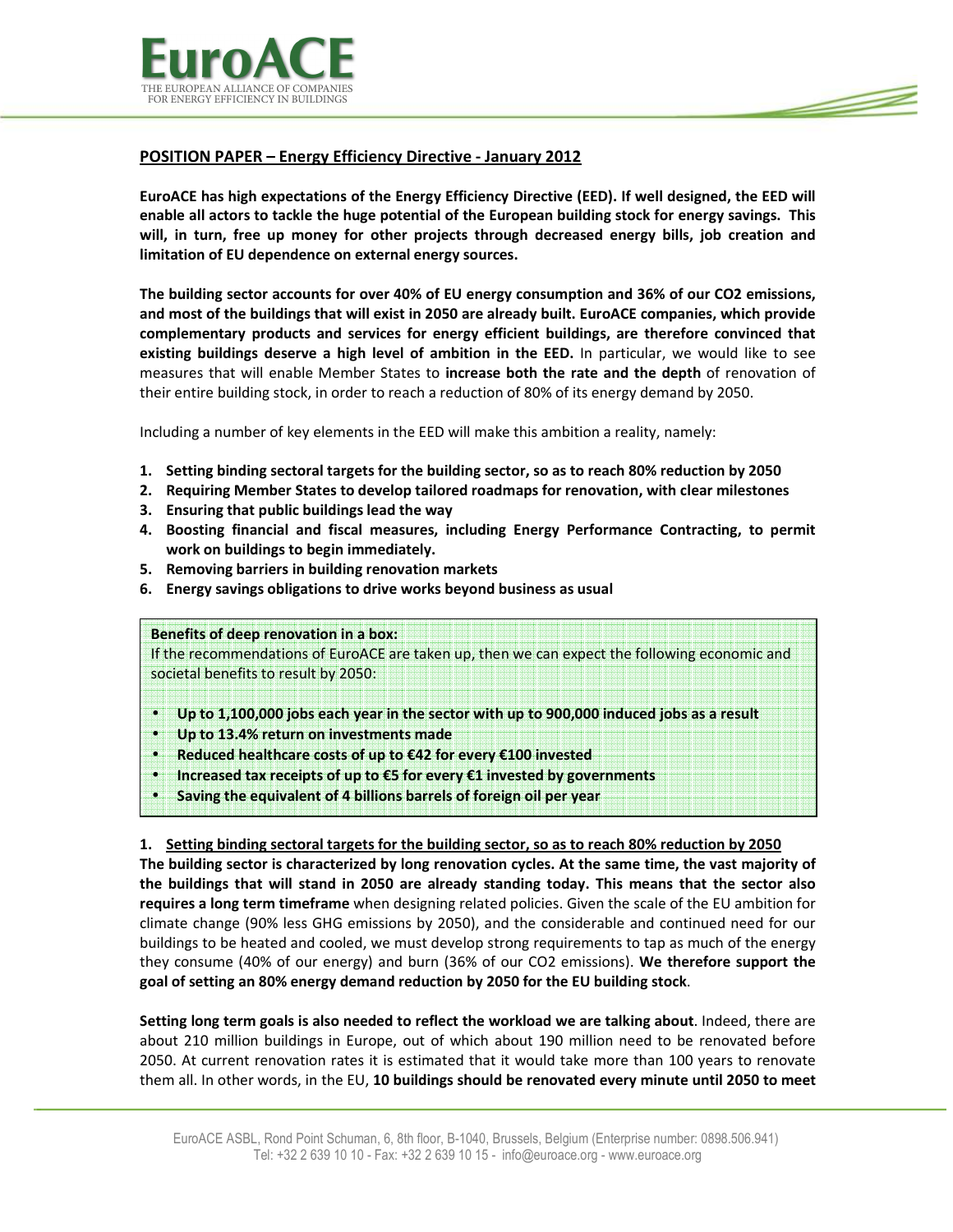

current GHG targets. Setting a 2050 timeframe will enable the design of coherent, short and midterm targets according to the overall ambition, and thus avoid policy actions that risk resulting in a lock-in effect, whereby the potential for energy savings in buildings is lost for 30 years or more.

<u> S</u>

### 2. Requiring Member States to develop tailored roadmaps for renovation, with clear milestones

Member States will be able to reap rapid, concrete results from renovation initiatives if, and only if, these are embedded in long term renovation roadmaps. Such roadmaps, reflecting the specific nature of each element of the building stock and of each market, will require a close look at the potential of each market segment, clear milestones for energy improvement targets for 2020, 2030 and 2040, and a set of actions, supported by an adequate legislative and financial support framework.

Such roadmaps will empower all actors involved, providing ownership to decision-makers initiating such roadmaps and encouraging them to build synergies between various policy initiatives. It will boost consumer and investor confidence that the priority given to renovation will stay high on the political agenda for decades to come. Last, but not least, it will give all business actors and in particular industry the confidence to invest in the manufacturing capacity needed to deliver the targets. It will encourage companies like our members to play a more prominent role in the education & training challenges that belong to ambitious renovation programmes

## 3. Ensuring that public buildings lead the way

Setting an example is about inspiring and showing the way forward, with the right level of ambition and pragmatism. Renovating public buildings as a first step will help to demonstrate the possible energy efficiency gains, while boosting synergies between all market actors and helping them to go down the learning curve. It is possible, with current technologies, to reduce the final energy consumption of a building by 80%. Such programmes need to start quickly to deliver savings and free up public money to be invested in areas of higher added value for the citizens, e.g. education and healthcare.

Exemplarity requires that both the rate and depth of renovation is ambitious and achievable. The renovation rate needs to ramp up towards an average of 3% of annual renovated floor space by 2020. However, enough flexibility should be left to Member States for investment planning and for investigating and identifying the **buildings with the highest potential.** This is why we oppose any floor space thresholds (be it 250m<sup>2</sup> or 500m<sup>2</sup>). We should also encourage governments to start improving those buildings when a renovation is taking place anyway and consider buildings with the worst energy performance as a priority. Not least, we should ensure that a holistic approach drives such renovation programmes, namely that **buildings are regarded as integrated systems**, including the envelope, heating, cooling and ventilation installations, and control equipment. By doing this, we will go beyond business as usual and avoid suboptimal renovations, which risk preventing more substantial energy savings being seized in the long term.

The public sector also needs to lead on energy efficiency rules for public procurement, making sure they lease, rent or purchase products, systems, services and buildings with the highest energy efficiency performance.

4. Boosting financial and fiscal measures, including Energy Performance Contracting, to permit work on buildings to start immediately

The establishment of solid financial mechanisms will help to guarantee that the greater energy saving measures proposed in the EED, such as building renovation, are implemented. Otherwise,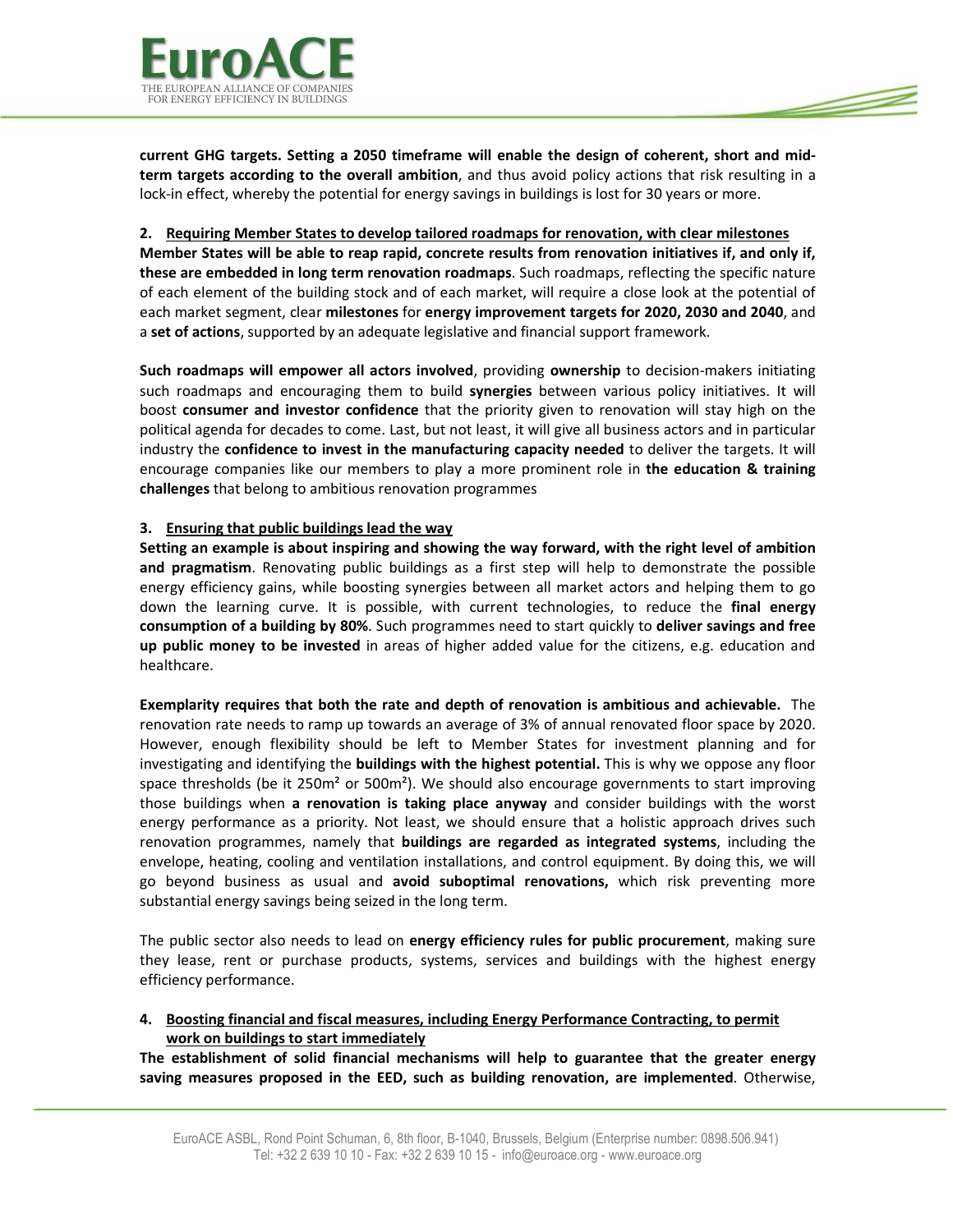



many of the provisions of the EED will remain wishful thinking. Moreover, given the increased uncertainty and volatility around energy supply, energy prices will only increase in the coming decades. Therefore, investment in energy efficiency is a safe decision, which should be encouraged and duly accompanied.

In practice, we believe that there is a need for **aggregating** existing financial sources, leveraging existing private capital, and raising awareness about the available funding schemes. We would like to encourage the exchange of best practices between Member States. For example, in 4 years from 2006-2009, Germany's State Bank KfW invested €27 billion of its money alongside another €27 billion of homeowner funds to renovate over 1 million homes and to build 400,000 new highly efficient homes. This programme is credited with the creation, or safeguarding, of 340,000 jobs. This was possible with a total federal government contribution to the equity of KfW of just €6 billion. It should be noted that thanks to higher tax income, these measures brought, within one year, €5 into federal coffers for every €1 invested.

Policies to increase the use of Energy Performance Contracting to finance and guarantee energy savings, will also play an important role in unlocking private capital for greater investments in energy efficiency measures in buildings, and also in industrial sectors.

## 5. Removing barriers in building renovation markets

We are pleased that the draft Directive recognizes the potential of energy services companies (ESCOs) and energy performance contracting (EPC) to drive energy efficiency in Europe's buildings. The measures on public sector renovation and the utility obligation will support the development of ESCOs in Europe. However, the definitions of ESCO and energy performance contracting need to be strengthened. Also, the Directive should encourage the greater use of long-term contracts offering deeper levels of renovation, compared to business as usual where a lot of the savings potential often remains untapped.

Measures to create common standards for measurement and verification will be important for all elements of the Directive, particularly for EPC which involves financial guarantees.

#### 6. Energy saving obligations to drive works beyond business as usual

The proposed obligations scheme in Article 6 can potentially have a beneficial effect on energy efficiency in Europe, and the target should be as ambitious and long-term focused as possible to create a stable and predictable market situation. There should also be regular independent reviews on the impacts of this scheme on energy bills and on energy savings to ensure maximum costeffectiveness.

Utility companies should be obliged to ensure the measures they take will have a meaningful effect on the energy efficiency of buildings and go beyond business as usual. The utility companies should be given a strong incentive to select deep renovations - quality requirements, including highly progressive crediting for deeper renovations, should be introduced and linked to the supplier obligation, using an expanded Annex V to benchmark quality as well as providing a guideline for developing a progressive credit system for deep renovations. The utility obligation should also be linked to the public sector renovation obligation to ensure a coherent strategy. If measures are limited to specific building elements, cost-optimal efficiency levels should be reached.